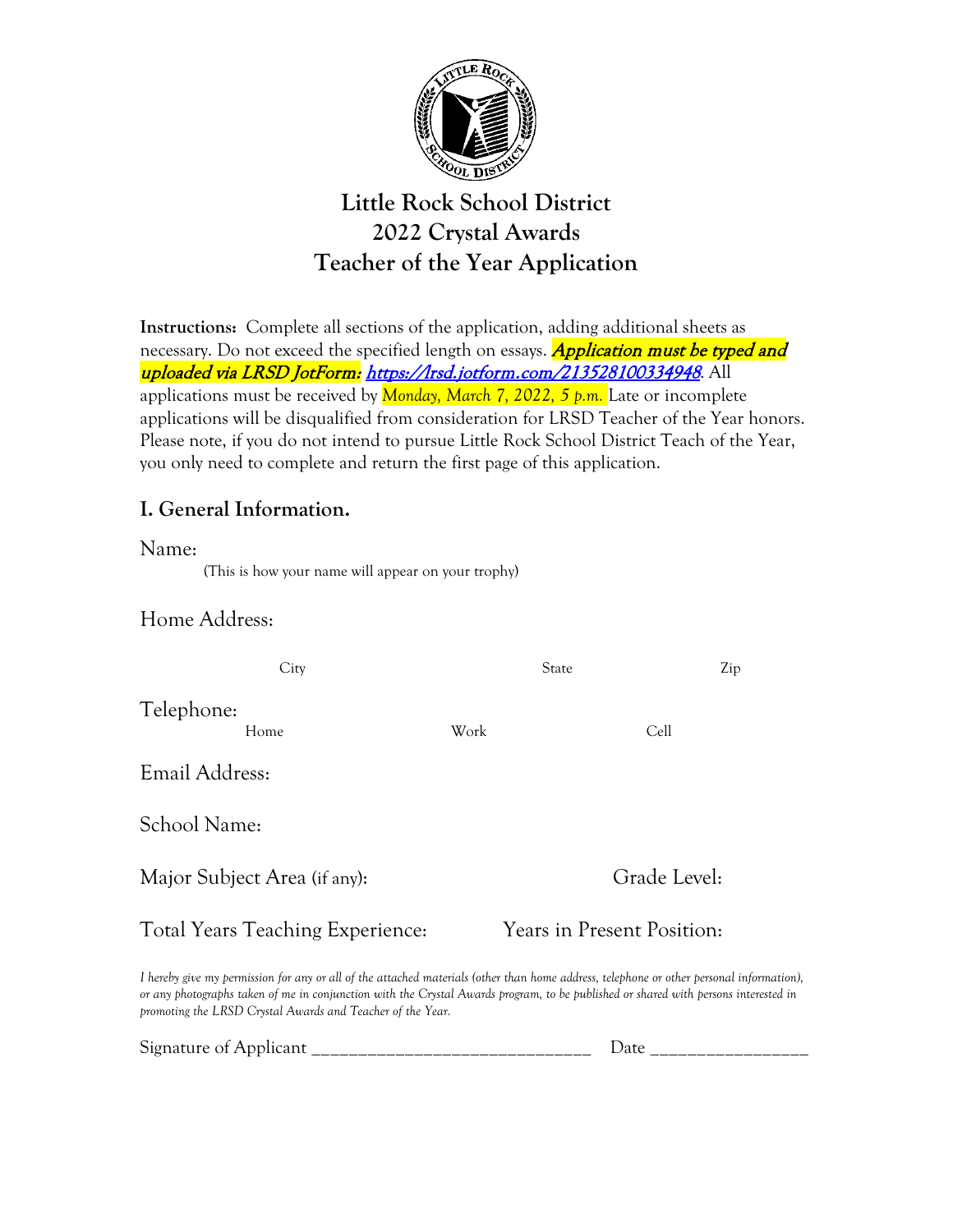#### **II. Professional Biography (Limit: two double-spaced pages).**

Why did you become a teacher? Describe the factors that led to your decision. What do you feel are your most significant contributions and accomplishments in your teaching career?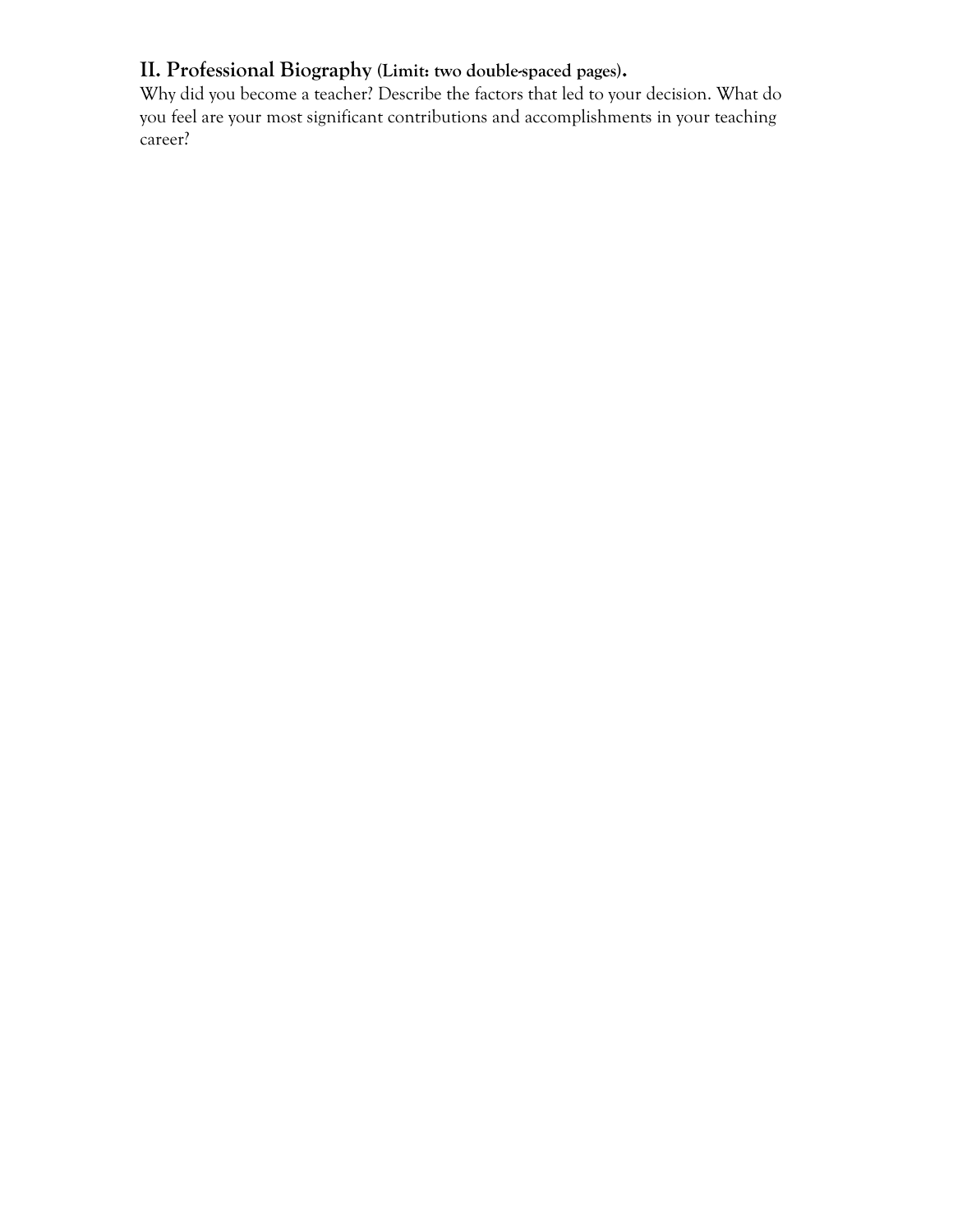# **III. Educational History and Professional Development**

#### **(Limit: two double-spaced pages).**

a. Beginning with the most recent, list the colleges and universities you have attended, with degrees earned and dates attended. Attach copies of degrees.

b. Beginning with the most recent, list your teaching employment history, with time periods, grade levels and subject areas.

c. Indicate National Board Certification or other specialty certification. Attach copies.

d. Beginning with the most recent, list your professional association memberships, offices held and other relevant activities.

e. Beginning with the most recent, list your professional development leadership activities and leadership activity in the training of future teachers.

f. Beginning with the most recent, list awards and other recognition. Attach copies if applicable.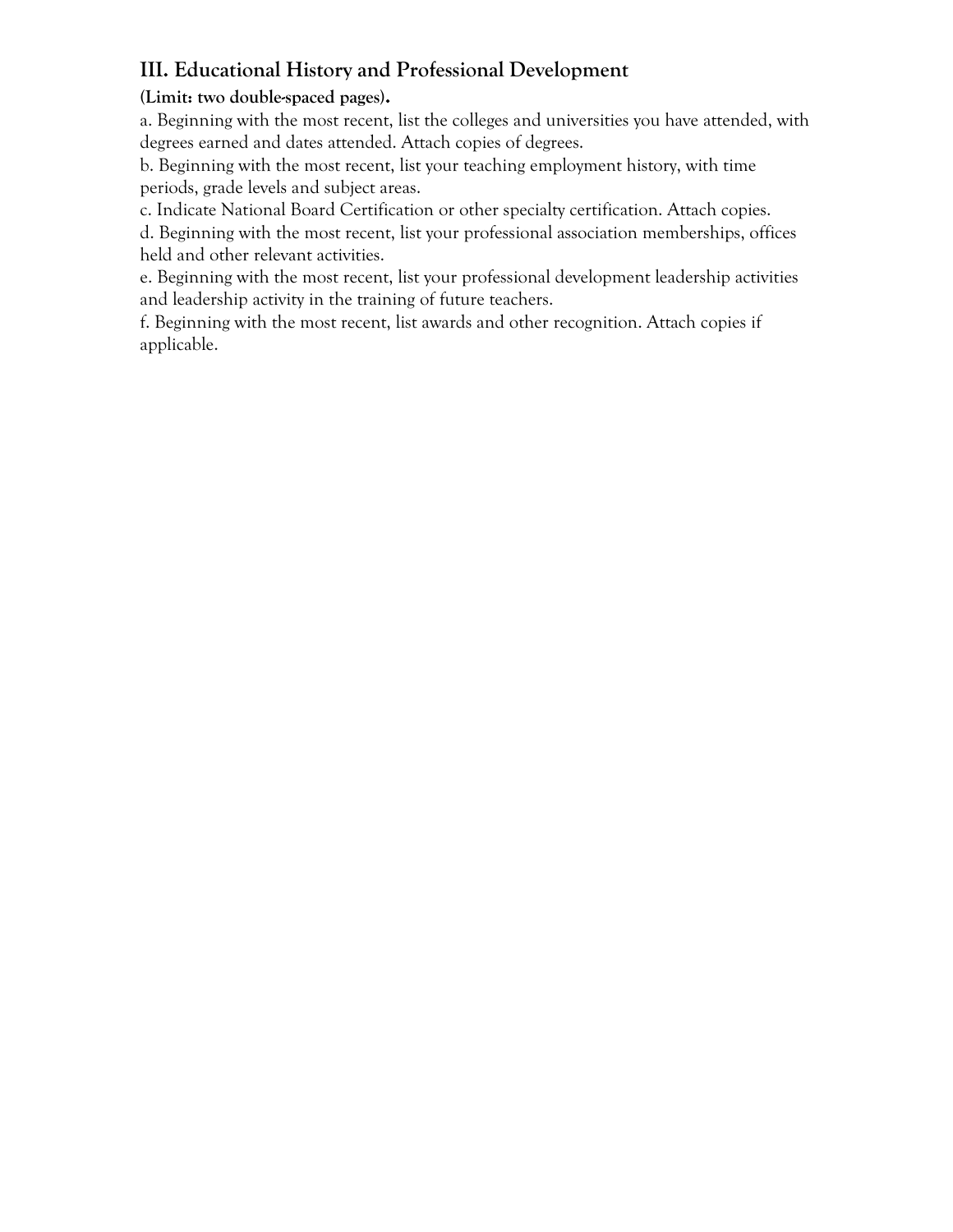#### **IV. Community Involvement (Limit: one double-spaced page).**

Are you involved in volunteer work, church, civic or other group activities? Do you sponsor or mentor a student outside school? Do you work closely with parents to help them stay actively involved in their children's education?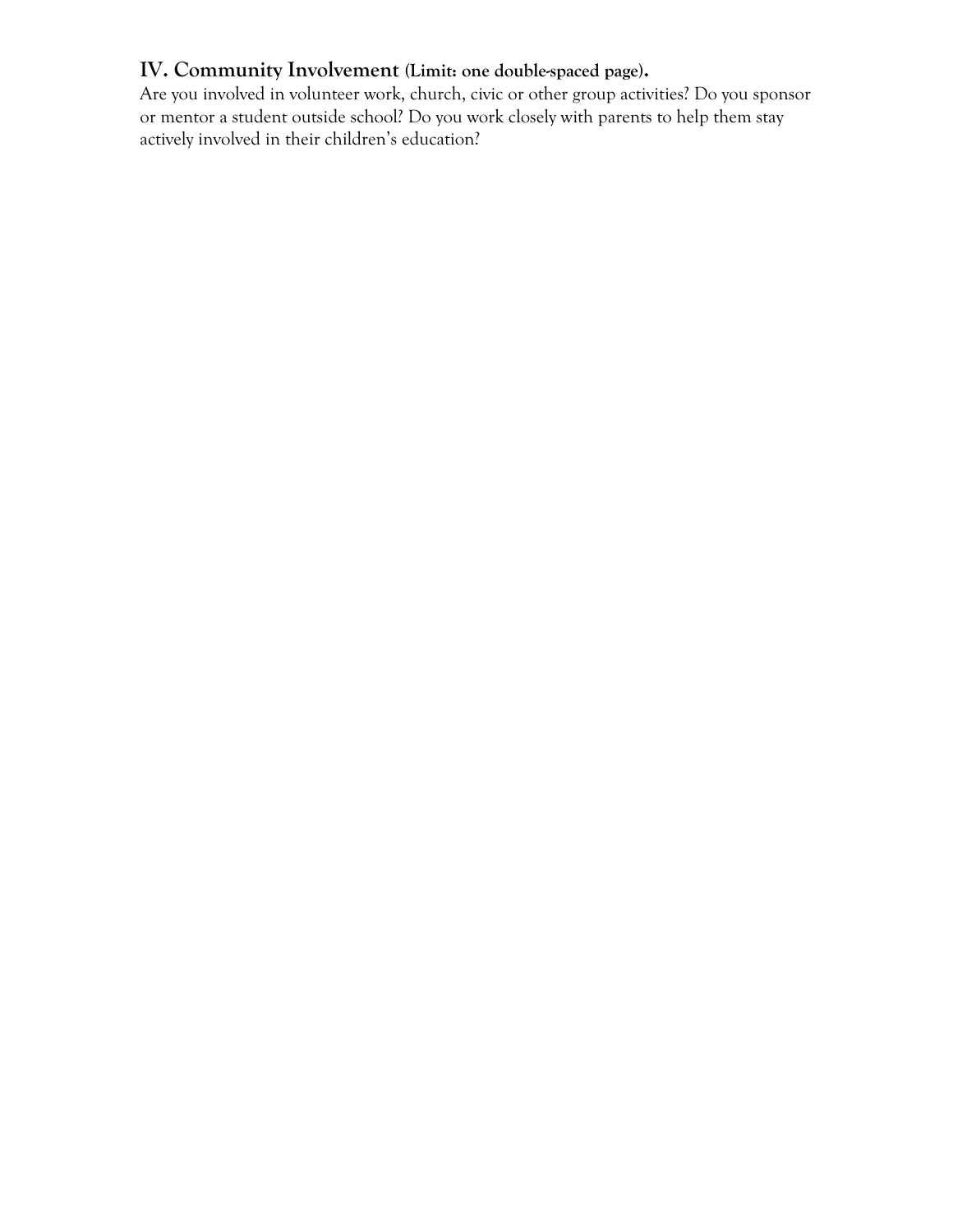# **V. Student Achievement (Limit: two double-spaced pages).**

Cite evidence of student achievement as a result of your classroom instructional practices. Include test scores, TRIAND results, student performance in competitions, etc.